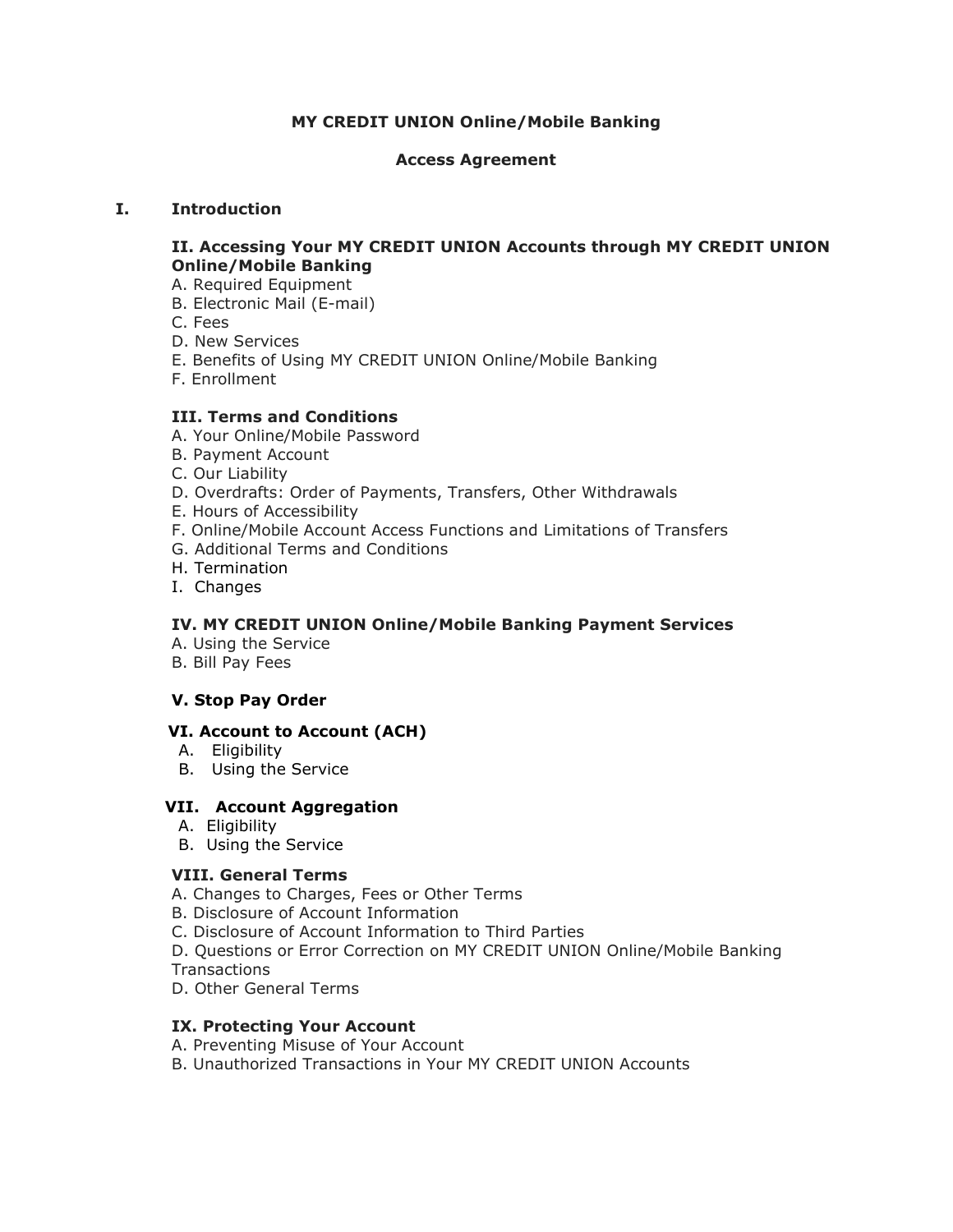### **I. Introduction**

This Online/Mobile Access Agreement ("Access Agreement") for accessing your MY CREDIT UNION accounts through MY CREDIT UNION Online/Mobile Banking explains the terms and conditions governing the Online/Mobile banking services and bill pay offered through MY CREDIT UNION Online/Mobile Banking. By using the MY CREDIT UNION Online/Mobile Banking Services, you agree to the terms and conditions of this Access Agreement. This Online/Mobile Access Agreement will be governed by and interpreted in accordance with Federal law and regulation, and to the extent there is **no** applicable Federal law or regulation, by the laws of the State of Minnesota. The terms "we," "us," "our,", "MY CREDIT UNION," and "Credit Union" refer to MY CREDIT UNION. "You" refers to each signer on an account. The term "business days" means Monday through Friday, excluding Saturday, Sunday and Federal holidays. **This Agreement is revised periodically, and it may include changes from earlier versions. By accessing your account and engaging in MY CREDIT UNION Online/Mobile Banking, you agree to the most recent version of this Agreement, which is always available to you online. You may withdraw your consent at any time by contacting us at the contact information listed herein and discontinuing your use of MY CREDIT UNION Online/Mobile Banking.** You will be bound by this Agreement when you enroll in MY CREDIT UNION Online/Mobile Banking. You also accept all the terms and conditions of this Agreement, and any amendments, addendums and supplements or any changes thereto, by using MY CREDIT UNION Online/Mobile Banking. If there is a conflict between this Agreement and the terms and conditions of any disclosures or agreements that specifically address AHCU's E-Services, this Agreement will control in resolving those inconsistencies.

MY CREDIT UNION Online/Mobile Banking can be used to access MY CREDIT UNION accounts. Each of your accounts at MY CREDIT UNION is also governed by the applicable account disclosure statement ("Deposit Agreement and Disclosure").

# **CELLULAR PHONE CONTACT POLICY**

By providing us with a telephone number for a mobile device, including a number that you later convert to a mobile device number, you are expressly consenting to receiving communications – including, but not limited to, prerecorded or artificial voice message calls, text messages, and calls made by an automatic telephone dialing system – from us and our agents at that number. This express consent applies to each such telephone number that you provide to us now or in the future and permits such calls for non-marketing purposes. Calls and messages may incur access fees from your mobile services provider. You may withdraw the consent to be contacted on your wireless telephone number(s) at any time by visiting us at a branch, or by calling us at 612-798-7100 or 1-800-967-7228 (MY CREDIT UNION), or by any other reasonable means. If you have provided a wireless telephone number (s) on or in connection with this account, you represent and agree you are the wireless subscriber or customary user with respect to the wireless telephone number(s) provided and have the authority to give this consent. Furthermore, you agree to notify us of any change to the wireless telephone number(s) for which you are providing your consent to be contacted.

You have the ability to update your contact information and manage your communication preferences at any time by visiting us at a branch, logging into your account online at www.mymncu.org, or by calling us at (612-798-7100). Please see our Privacy Policy (available online or in a branch) to learn more about how we use and share your information.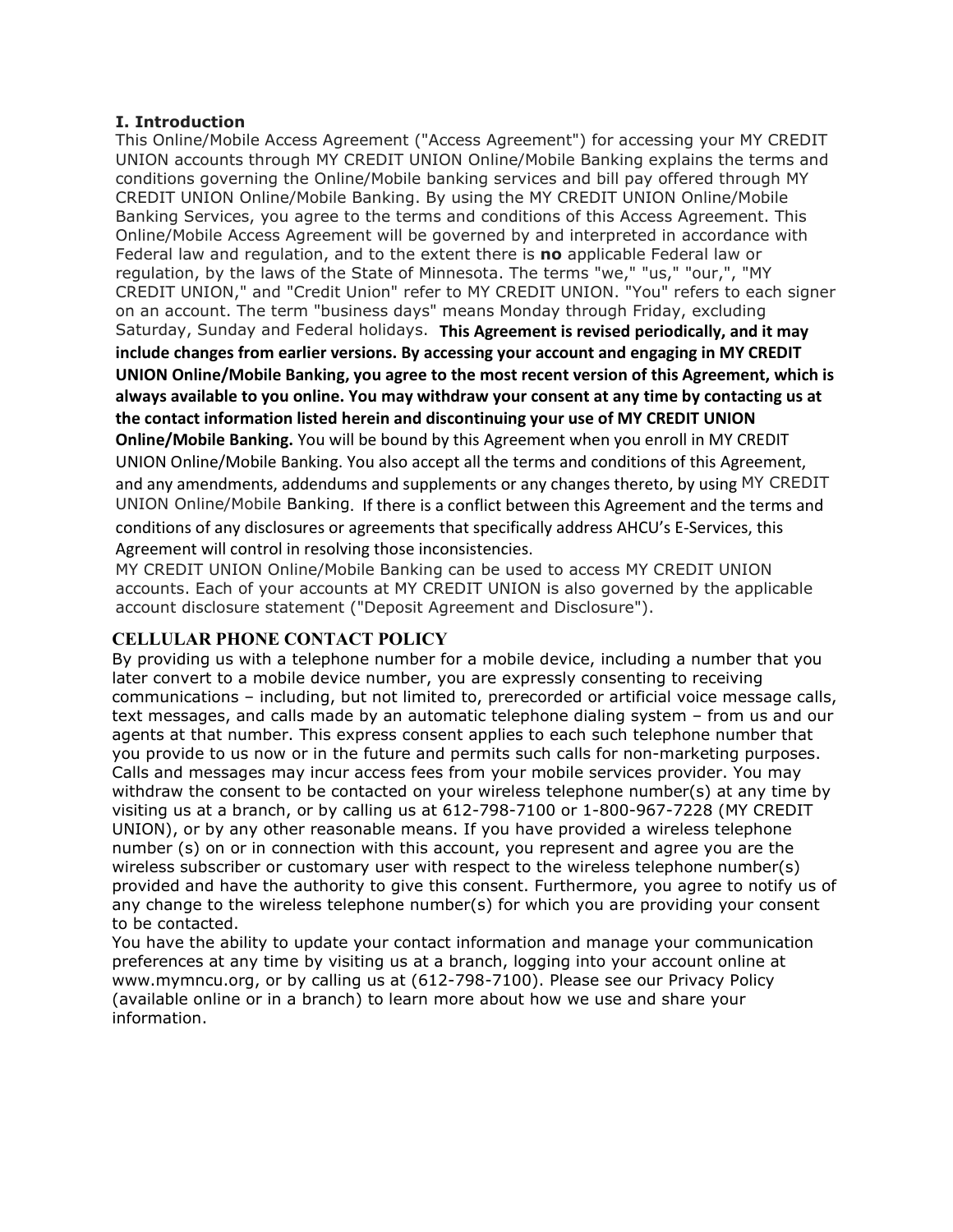## **II. Accessing Your MY CREDIT UNION Accounts through MY CREDIT UNION Online/Mobile Banking**

## **A. Required Equipment**

In order to use the Internet Banking Service, you need a computer (in this Agreement, your computer and the related equipment are referred to together as your "Computer") with a web browser (either Microsoft Internet Explorer 11.0 or higher and/or the two most recent versions of Microsoft Edge, Mozilla Firefox, Google Chrome, or Safari), a username, and Internet Banking Password. The Password is the confidential personal identification word you use to access your account(s) through Online and Mobile Banking. As browsers are updated over time, older versions may not function effectively for MY CREDIT UNION Internet Services. It is your responsibility to upgrade your browser, when it becomes apparent it is needed, to ensure that you can continue to access Internet Banking. You should also understand that use of a current browser with vendor recommended security patches is considered a best security practice. You are responsible for the installation, maintenance, and operation of your Computer, browser and the software. MY CREDIT UNION is not responsible for any errors or failures from any malfunction of your Computer, the browser or the software. MY CREDIT UNION is also not responsible for any Computer virus or related problems that may be associated with the use of an online system. Additional Browser Requirements: Javascript, Cookies and 128-bit encryption.

In order to use the Mobile Banking Service, you will need a mobile "Device." "Device" means a supportable mobile device including a cellular phone or other mobile device that is web-enabled and allows secure SSL traffic which is also capable of receiving text messages. The Mobile Application is available for download in the Apple App Store and Google Play Store and will operate on the two most recent Operating Systems for both Apple iPhones/tablets and Android Phones/tablets. **Your wireless carrier may assess you fees for data or text messaging services. Please consult your wireless plan or provider for details.**

# **B. Electronic Mail (E-mail)**

Sending electronic mail (E-mail) through MY CREDIT UNION Online/Mobile Banking is a way to communicate with the credit union. E-mail is provided for you to ask questions about your account(s) and provide general feedback. E-mail is accessible after you sign on with your password to a session of MY CREDIT UNION Online/Mobile Banking. To ensure the security of your account information, we recommend that you use this E-mail when asking specific questions about your account(s).

You cannot use E-mail to initiate transactions on your account(s). For banking transactions, please use the appropriate functions within MY CREDIT UNION Online/Mobile Banking or call **612-798-7100 or 1-800-967-7228 (MY CREDIT UNION)**.

#### **C. Fees**

There are no monthly fees for accessing your account(s) through MY CREDIT UNION Online/Mobile Banking. See Section IV for a description of Bill Pay fees. Please note that fees may be assessed by your Online service provider.

#### **D. New Services**

MY CREDIT UNION may, from time to time, introduce new Online/Mobile services. We will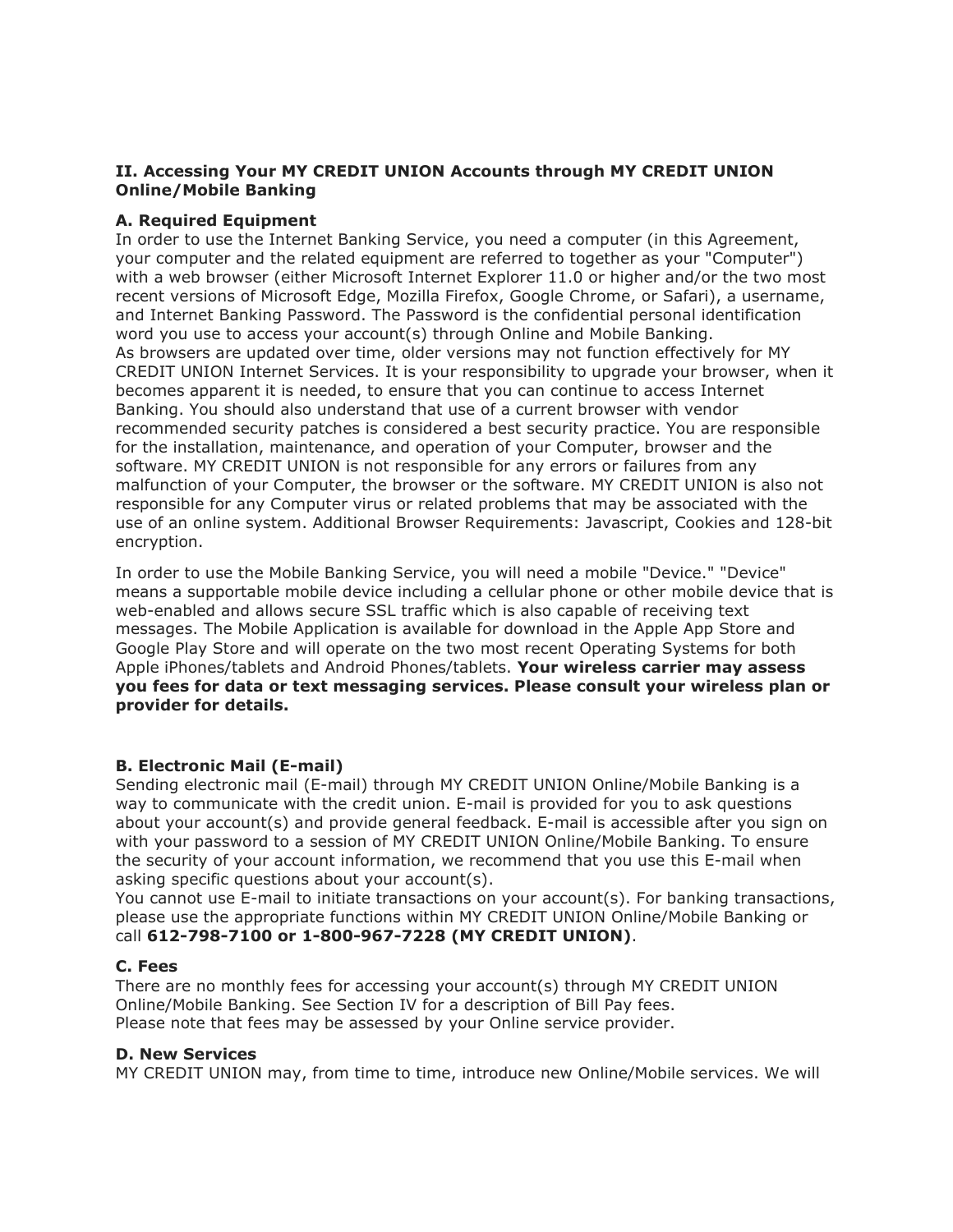notify you of any new services. By using these services when they become available, you agree to be bound by the rules communicated to you concerning these services.

## **E. Benefits of Using MY CREDIT UNION Online/Mobile Banking**

With MY CREDIT UNION Online/Mobile Banking, you can manage your personal or small business accounts from your home or office on your personal computer. You can use MY CREDIT UNION Online/Mobile Banking to:

- View account balances and review transaction history.
- Transfer money between accounts. (As noted in the applicable account Deposit Agreement and Disclosure Statement).
- Pay bills to any merchant, institution or individual.
- Deposit checks using Mobile Check Deposit.
- Place Stop Pay on a check
- Send payments to persons at other Financial Institutions
- View account balances of other Financial Institutions Accounts you own.
- Communicate directly with MY CREDIT UNION through E-mail.

#### **F. Enrollment**

You, as a member, hereby apply for enrollment in Online/Mobile Banking. By accepting this Online/Mobile Banking Agreement or completing an Online/Mobile Banking Transaction, you authorize the Credit Union to provide access to your account(s) through the services needed to process your transaction. From time to time, the Credit Union may add features and/or make changes to the Services or this Agreement. Your continued use of the Services will indicate your acceptance of the revised Agreement.

We reserve the right to add or delete features or functions, or to provide programming fixes, updates and upgrades to the Services or Application. You agree that we have no obligation to make available to you any subsequent versions of the Application.

#### ACCESS

For personal accounts we use Multi-Factor User Identification and a password to verify your identity. We use a combination of access, authentication, and other security controls to create a secure and confidential online banking environment.

CREATE A USERNAME. Your username must be unique (it cannot be the same as other users on the system), at least 6 characters in length, and it must be alphanumeric. NOTE: For security reasons, a temporary password will be sent via email or text message to an address or device that has been previously linked to your account. If you do not receive your temporary password, please choose the "resend temporary password" option.

CREATE A PERMANENT PASSWORD to replace the Temporary Password. Your temporary password will expire 24 hours after it is sent. The permanent password you set up must be at least 8 characters in length, cannot exceed 30 characters in length, and must contain at least one of each of the following:

- Number (Required)
- Uppercase Letter (Required)
- Lowercase Letter (Required)
- Not required can be used Special Character (example:  $(0, \#$ , \$, %)

#### **III. Terms and Conditions**

The first time you access your MY CREDIT UNION accounts through MY CREDIT UNION Online/Mobile Banking you agree to be bound by all the terms and conditions of this Agreement and acknowledge your receipt and understanding of this disclosure.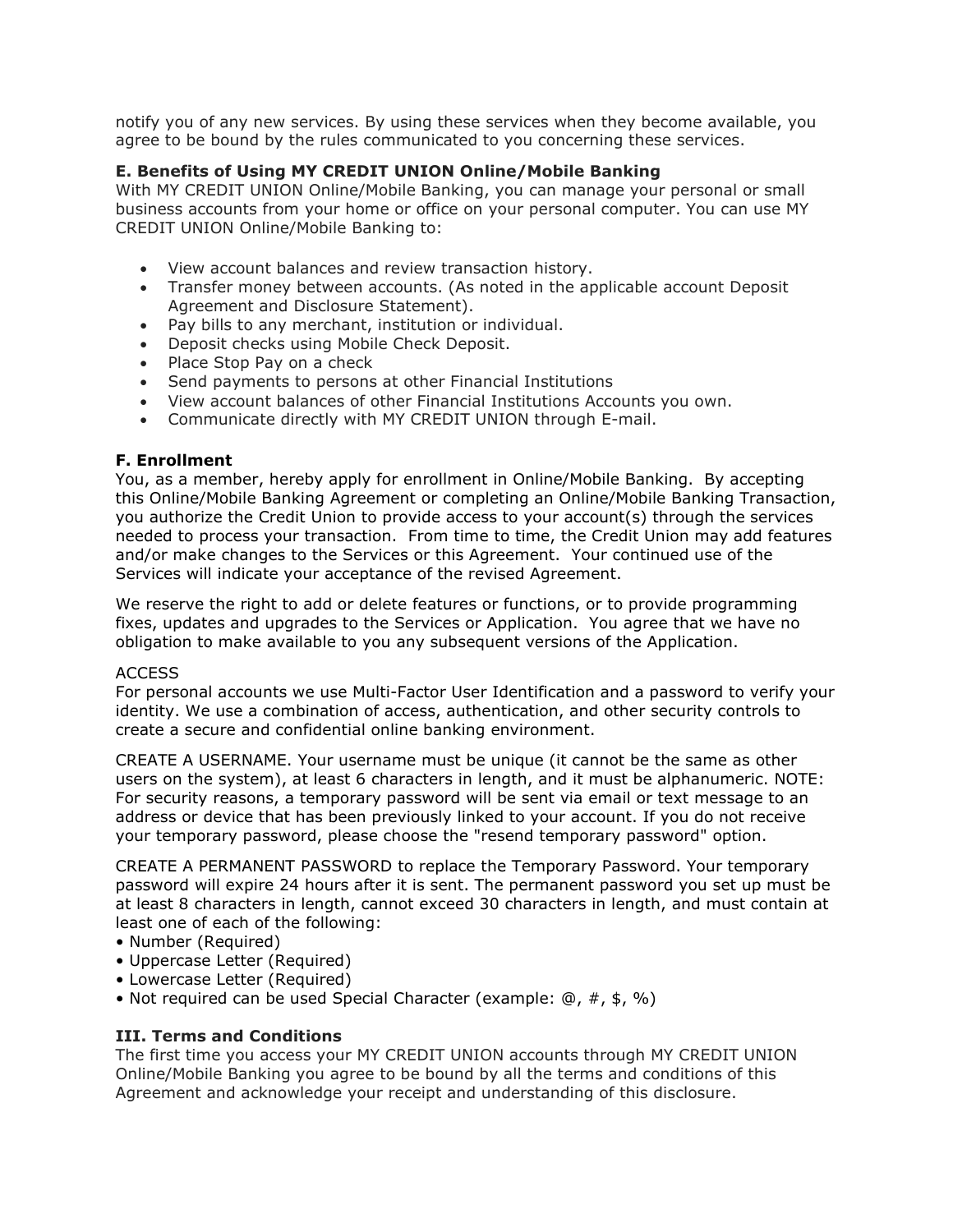### **A. Your Online/Mobile Password**

You will be given an Online/Mobile Password that will give you access to your MY CREDIT UNION accounts for MY CREDIT UNION Online/Mobile Banking access. This password can be changed within MY CREDIT UNION Online/Mobile Banking using the options button. You will be required to change your initial password within 24 hours of receiving the password created for you. You should change your password regularly. MY CREDIT UNION will act on instructions received under your password. For security purposes, it is recommended that you memorize this Online/Mobile password and do not write it down. You are responsible for keeping your password, account numbers and other account data confidential.

**Password Reset Disclosure**- By clicking the link "Forgot Password", and agreeing to enter in your user name, SSN/Tax Id, birthdate, and then answering 2 of 3 questions about your account. You will then be sent a temporary password, to the email listed on your account, which will require you to change the temporary password within 24 hours.

#### **B. Payment Account**

Although there are no fees for accessing your accounts through MY CREDIT UNION Online/Mobile Banking, you may be asked to designate a payment account for selected services such as Bill Pay. You agree to pay promptly all fees and charges for services provided under this Agreement and authorize us to charge the account that you have designated as the payment account or any other account for the fees.

If you close the payment account, you must notify MY CREDIT UNION and identify a new payment account for the selected services. Additionally, if you close all MY CREDIT UNION accounts, you must notify MY CREDIT UNION Member Service to cancel the MY CREDIT UNION Online/Mobile Banking services.

Your Online/Mobile access may be canceled at any time without prior notice due to insufficient funds in one of your accounts. After cancellation, MY CREDIT UNION Online/Mobile Banking services may be reinstated, once sufficient funds are available in your accounts to cover any fees and other pending transfers or debits. To reinstate your services, you must call MY CREDIT UNION Member Service at **612-798-7100 or 1-800- 967-7228 (MY CREDIT UNION)**.

If you do not access your MY CREDIT UNION accounts through MY CREDIT UNION Online/Mobile Banking for any 9 month period, MY CREDIT UNION reserves the right to disconnect your service without notice. Please note that your bill payment information will be lost if you are disconnected.

You agree to be responsible for any telephone charges incurred by accessing your MY CREDIT UNION accounts through MY CREDIT UNION Online/Mobile Banking. If you wish to cancel any of the MY CREDIT UNION Online/Mobile Banking services offered through MY CREDIT UNION Online/Mobile Banking, please contact MY CREDIT UNION Member Service at **612-798-7100 or 1-800-967-7228 (MY CREDIT UNION)** or send us cancellation instructions in writing to **MY CREDIT UNION**, **9550 Lyndale Ave, Bloomington, MN 55420.**

#### **C. Our Liability**

Except as specifically provided in this Agreement or where the law requires a different standard, you agree that neither we nor the service providers shall be responsible for any loss, property damage or bodily injury, whether caused by the equipment, software, MY CREDIT UNION, OR by Internet browser providers such as Microsoft, Apple or Google, OR by Internet access providers OR by Online service providers OR by an agent or subcontractor of any of the foregoing. Nor shall we or the service providers be responsible for any direct, indirect, special or consequential, economic or other damages arising in any way out of the installation, use or maintenance of the equipment, software, the Online/Mobile Financial Services, or Internet browser or access software.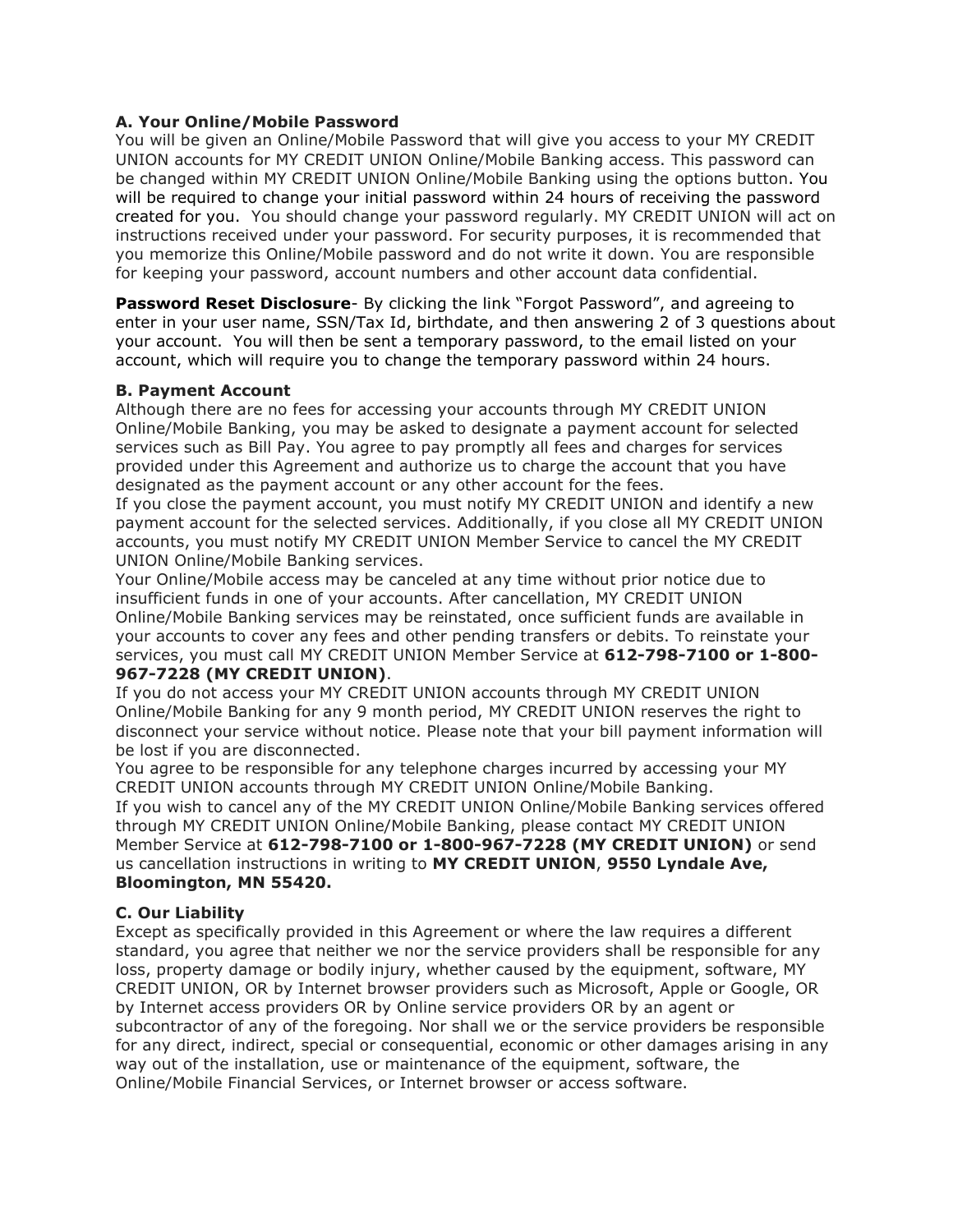# **D. Overdrafts: Order of Payments, Transfers, Other Withdrawals**

If your account has insufficient funds to perform all electronic funds transfers (ATM withdrawals, pre-authorized transactions, MY CREDIT UNION Online/Mobile Banking transfers and bill payments, etc.) that you have requested for a given business day, then:

- Certain electronic funds transfers involving currency disbursement, like ATM withdrawals, will have priority, and
- The electronic funds transfers initiated through MY CREDIT UNION Online/Mobile Banking may result in an overdraft of your account and may, at MY CREDIT UNION's discretion, be canceled.

In addition, you will be charged the same overdraft charges that apply to your account.

# **E. Hours of Accessibility**

You can access your MY CREDIT UNION accounts through MY CREDIT UNION Online/Mobile Banking seven days a week, 24 hours a day. However, at certain times, some or all MY CREDIT UNION Online/Mobile Banking may not be available due to system maintenance. You will be notified Online when this occurs.

# **F. Online/Mobile Account Access Functions and Limitations of Transfers**

You may use Online/Mobile Banking to (a) transfer funds between your accounts; (b) obtain account balances; (c) obtain history and transaction information on your accounts; and (d) obtain loan account balance information. These features are limited to the extent, and subject to the terms, noted below i. Your ability to transfer funds between certain accounts is limited by federal law and the Deposit Agreement. You should refer to the Deposit Agreement for legal restrictions and service charges applicable for excessive withdrawals or transfers. Transfers made using the Internet Banking Service are counted against the permissible number of transfers described in the Deposit Agreement. ii. There may be at least a one-business-day delay in transferring funds between your accounts. Except as provided in this Agreement, all Internet Banking transaction instructions received by 6:00 p.m. CST will be completed that business day. Any instruction received after 6:00 p.m. CST will be completed the next business day. iii. Transactional information for your accounts will be available from Internet Banking for a maximum of three statement cycles from the date of inquiry.

#### **G. Additional Terms and Conditions**

Obtaining Account Balance and Transaction History - You can obtain balance and transaction history on all eligible accounts. Current balance and activity information is available as of the close of the previous business day.

Transferring Funds - The number of transfers from a savings account is limited as described in the applicable Deposit Agreement and Disclosure. If a hold has been placed on deposits made to an account from which you wish to transfer funds, you cannot transfer the portion of the funds held until the hold expires.

# **H. Termination**

We may terminate this Agreement and/or your access to MY CREDIT UNION Online/Mobile Banking, in whole or in part, at any time with or without good cause. Your account must be in good standing at all times. We may withhold access privileges to you should your account standing change.

If your use of the MY CREDIT UNION Online/Mobile Banking system creates risk, is fraudulent, or results in loss to us, we may cancel the service for you.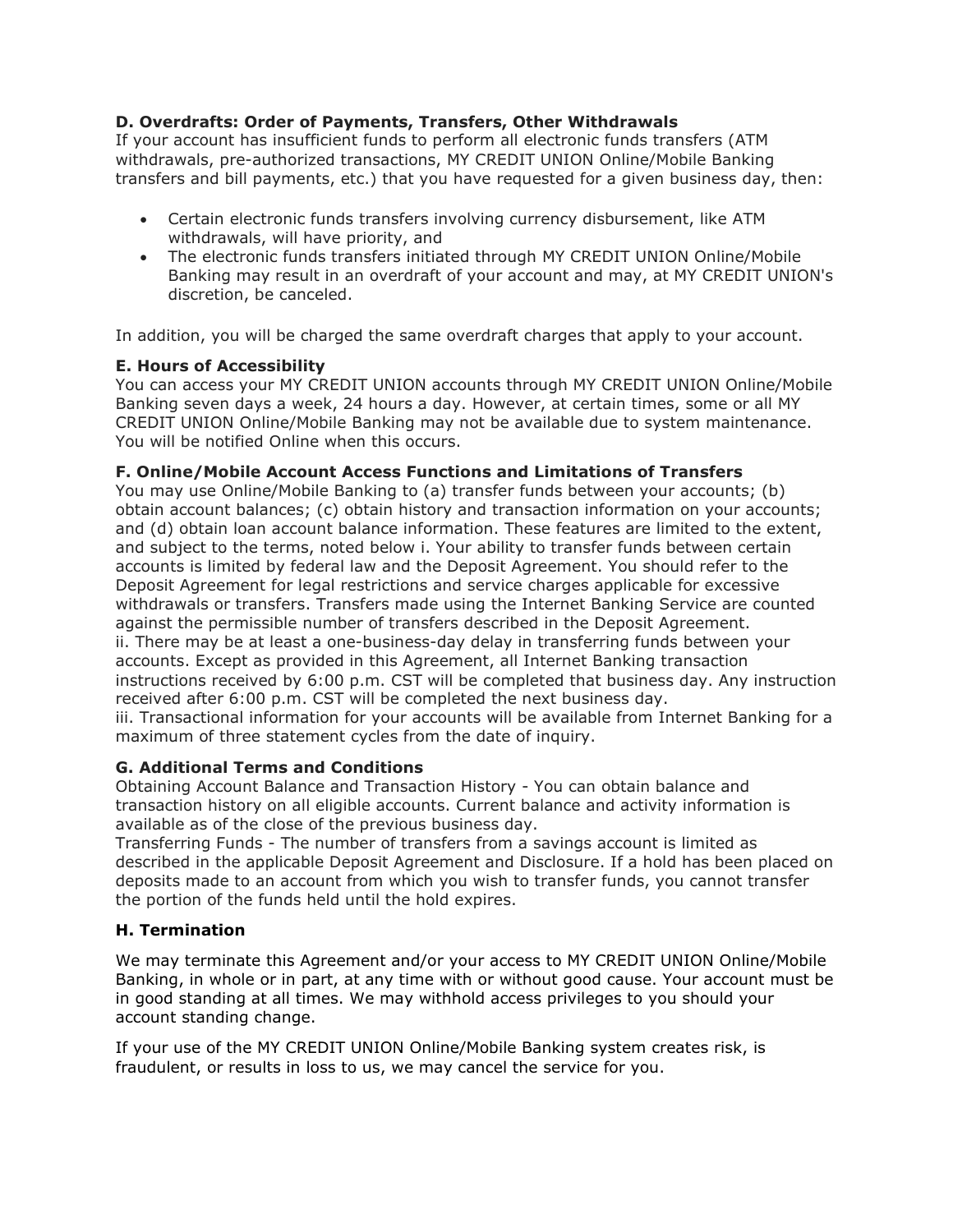If your Bill Payment account is inactive for a period of 180 days, it will be automatically deactivated. All online Bill Payment history and configuration information will be destroyed for your protection. If you choose to reactivate your Bill Payment account, you will be solely responsible for setting up payees.

If you do not use MY CREDIT UNION Online/Mobile Banking or any 180-day period, your MY CREDIT UNION Online/Mobile Banking will be deactivated. You can have this service activated again by contacting us as described in Contact Us.

Upon your termination of this Agreement, all access to your account via MY CREDIT UNION Online/Mobile Banking will be closed. Any pending bill payments will be cancelled. Bill payments that have been processed prior to cancellation will still be sent to your payee.

If you agreed to receive eStatements, you are responsible for retrieving any archived eStatements before terminating access. If you terminate this Agreement and fail to print out your eStatements, MY CREDIT UNION will provide you, upon your request, with printed copies for a fee.

#### **I. Changes**

We may change the terms of this Agreement from time to time. Changes will be made in accordance to the laws, rules, and regulations governing our operation.

Annually, or at other times we deem necessary, we will require you to reaffirm this Agreement.

#### **Contact Us**

You may contact us by phone or by Mail

#### **General Mail**

MY CREDIT UNION 9550 Lyndale Ave Bloomington, MN 55420

#### **Update Personal Information**

In the event you plan to move or perhaps your contact information has changed you can easily update your information through one of the following convenient methods:

- 1. **Online Using MY CREDIT UNION Online/Mobile Banking:** Simply log in to **MY CREDIT UNION Online/Mobile Banking** and select the "Settings" option from the profile menu. Select the "Contact" tab. Update your information accordingly and follow verification steps.
- 2. **Contact Us Directly:** Call us at 612-798-7100 or Toll Free 1-800-967-7228. You will be asked a few questions for security reasons and verification purposes.

#### 3. **Visit any one of our branch locations.**

#### **IV. Bill Pay Service**

#### **A. Using the Service**

The MY CREDIT UNION Online/Mobile Banking Payment Service allows you to schedule bill payments through MY CREDIT UNION Online/Mobile Banking. You can schedule, at your option, for the payment of your current, future and recurring bills from any of your MY CREDIT UNION checking accounts. There is no limit to the number of payments that may be authorized. You may pay any merchant or individual using MY CREDIT UNION Online/Mobile Banking. We are unable to process any payment of taxes or court-directed payments through MY CREDIT UNION Online/Mobile Banking Payment Services. By furnishing us with the names of payees/merchants, you authorize us to follow the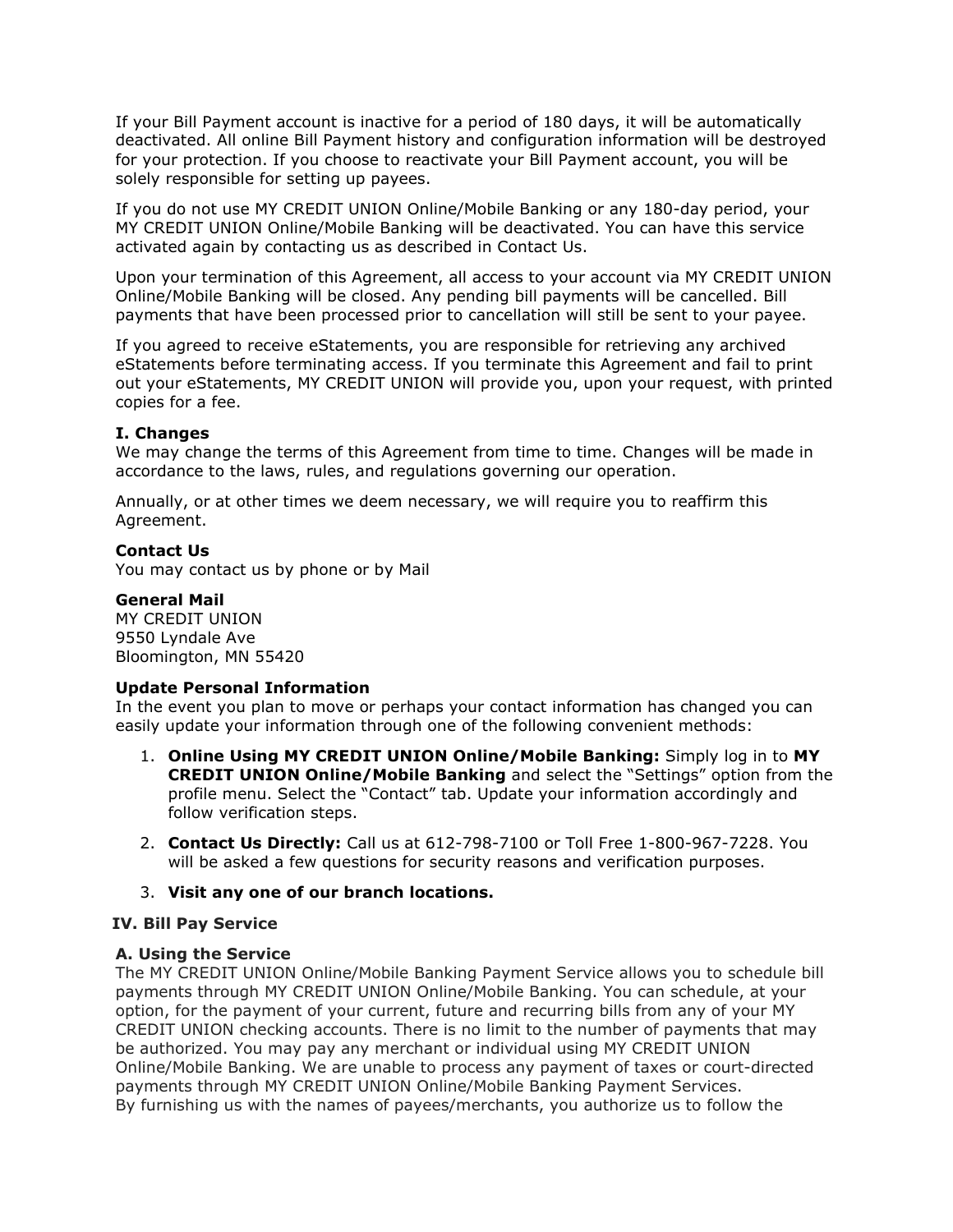payment instructions to these payee/merchants that you provide us through MY CREDIT UNION Online/Mobile Banking. When we receive a payment instruction (for the current or a future date), we will remit funds to the payee on your behalf from the funds in your selected checking account. When MY CREDIT UNION Online/Mobile Banking receives a payment instruction, you authorize it to charge your checking account and remit funds on your behalf so that the funds arrive as close to the business day designated by you as reasonably possible. While it is anticipated that most transactions will be completed on the exact day designated, it is understood that due to circumstances beyond the control of MY CREDIT UNION Online/Mobile Banking, particularly delays in handling and posting payments slow-responding companies or financial institutions, some transactions may take a day or even a few days longer. Should there be insufficient funds to cover a payment made by Bill Pay Check, the payment will be cancelled and not be sent. Should there be insufficient funds on an Electronic Payment, it will be sent by MY CREDIT UNION. MY CREDIT UNION Bill Pay will attempt to collect the funds from the senders account up to two (2) more occasions over the following 10 business days. If funds are unable to be collected, the Bill Pay status will be changed to BLOCKED and MY CREDIT UNION will debit the senders account when funds are available.

For this reason, it is recommended that all payments transfers be scheduled to at least (7) seven business days before the actual due date, not the late date. If you properly follow the procedures described herein, and MY CREDIT UNION Online/Mobile Banking fails to deliver a payment on the scheduled payment date, MY CREDIT UNION Online/Mobile Banking will bear the responsibility for late charges (\$50.00 maximum). In any other event, including, but not limited to, choosing a payment date less than (7) seven days prior to the actual due date, the risk of incurring and the responsibility for paying all charges or penalties shall be borne by you.

MY CREDIT UNION Online/Mobile Banking will use its best efforts to process all your payments properly. However, MY CREDIT UNION Online/Mobile Banking shall incur no liability if it is unable to complete any payments initiated by you through MY CREDIT UNION Online/Mobile Banking payment services because of the existence of any one or more of the following circumstances:

- 1. Your account does not contain sufficient funds to complete the transaction or the transaction would exceed the credit limit of your overdraft protection account.
- 2. The MY CREDIT UNION Online/Mobile Banking processing center is not working properly and you know or have been advised by the service about the malfunction before you execute the transaction.
- 3. You have not provided MY CREDIT UNION Online/Mobile Banking with the correct names or account information for those persons or entities to whomever you wish to direct payment.
- 4. Circumstances beyond the MY CREDIT UNION Online/Mobile Banking's control such as, but not limited to, fire, flood, or interference from an outside force that would prevent the proper execution of the transaction, MY CREDIT UNION Online/Mobile Banking has taken reasonable precautions to avoid those circumstances.

You have the right to stop or change any scheduled payment. Electronic Bill Payments must be cancelled before the scheduled send date by using the DELETE function on the MY CREDIT UNION Online/Mobile Banking "scheduled payments" screen. Bill Payments that are sent via check can be cancelled/stopped if they have not been presented by the recipient. MY CREDIT UNION reserves the right to terminate your use of MY CREDIT UNION Online/Mobile Banking bill payment service in whole or part, at any time without prior notice.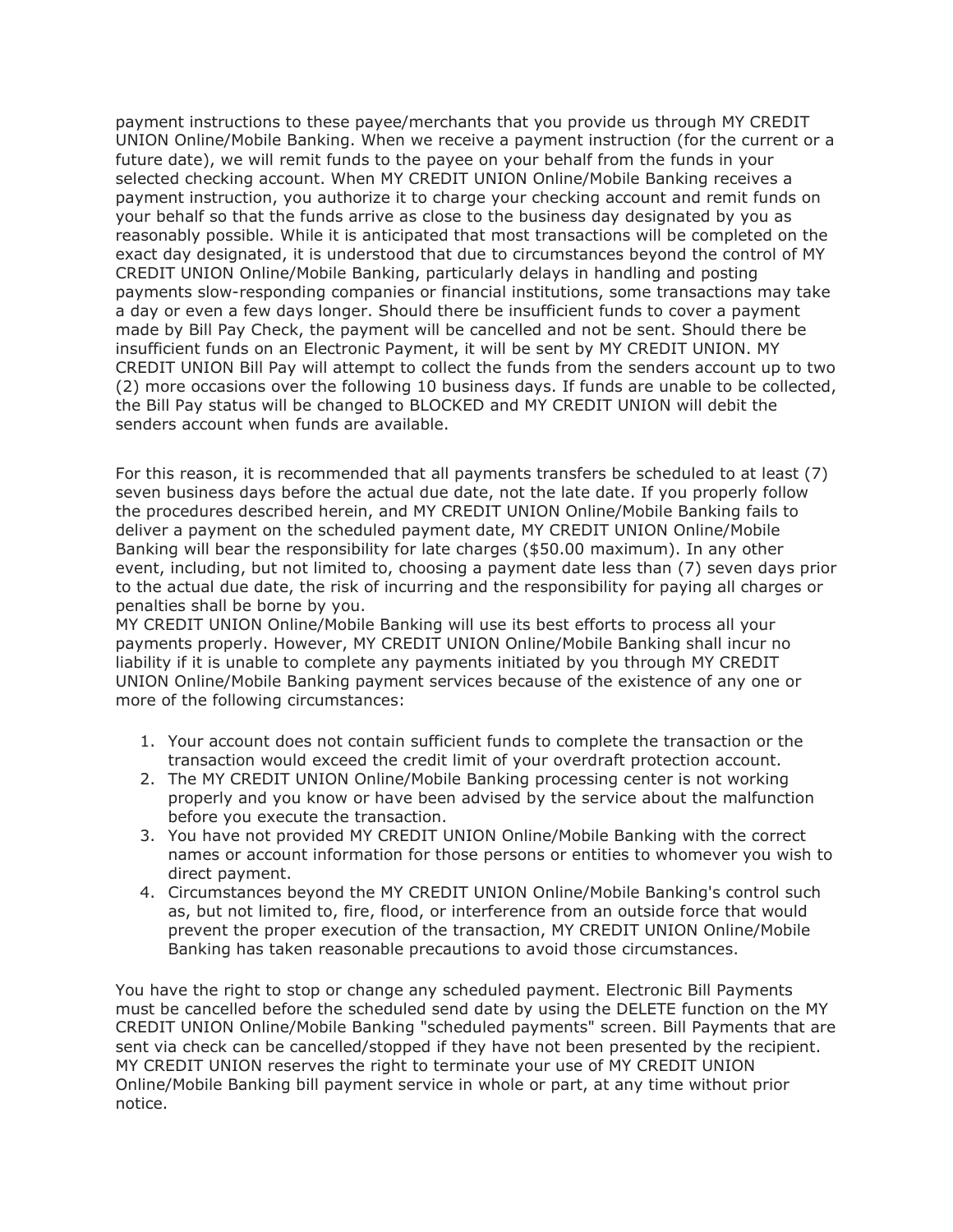If, for any reason, you should ever wish to cancel MY CREDIT UNION Online/Mobile Banking bill payment services, we strongly suggest that you cancel all future bill payments at the same time that you cancel your service, either by deleting those payments yourself using MY CREDIT UNION Online/Mobile Banking or calling MY CREDIT UNION's Member Service at **612-798-7100 or 1-800-967-7228 (MY CREDIT UNION)**. This will ensure that future payments and transfers made by you will not be duplicated. We will automatically delete all outstanding payment orders (all individual payments and all recurring payments) once we have been notified that your service has been terminated. We will continue to maintain your accounts until you notify us otherwise.

## **B. Bill Pay Fees**

The monthly fee for MY CREDIT UNION Online/Mobile Banking payment services is **\$0.00**. This fee covers unlimited bill payments to anyone you wish to pay in the U.S. These fees cover service for the previous month and are effective upon enrollment. Fees will be charged to your payment account, whether bill payments are made from that account, or any other account linked to MY CREDIT UNION Online/Mobile Banking payment services. Additionally, you agree to pay any special charges in effect as announced by the Credit Union from time to time. These charges are in addition to the fees and service charges specified in your applicable checking, savings, overdraft protection account agreements (for example, uncollected or overdraft charges on your checking account). If the payment account has insufficient funds to cover fees, the Credit Union will deduct the

fee from any other checking account linked to MY CREDIT UNION Online/Mobile Banking (in any order we may choose). If the fee cannot be paid, we may cancel your Bill Pay service. After cancellation, your Bill Pay service may be reinstated by contacting MY CREDIT UNION Member Service once sufficient funds are available in your payment account to cover the bill payment fees and any other pending transfers or debits.

## **V. Stop Pay Stop Payment Order**

A \$30.00 service fee will be assessed to your draft account for each Stop Payment order you initiate. Please stop payment on the draft described above, unless you have already paid, certified or accepted it. I understand that this request will cease to be effective twelve (6) months from today, unless it is previously cancelled or renewed by me. The Credit Union will not be liable for payment of the draft contrary to this request unless payment is caused by the Credit Union's negligence and causes actual loss to me. The Credit Union's liability shall not, in any event, exceed the amount of the draft. I agree to reimburse the Credit Union for any loss it sustains in honoring this request.

# **VI. Account to Account (ACH)**

# **A. Eligibility**

By clicking agree you, you are agreeing to the terms and conditions of this online service. You must be a registered owner to request to have money transferred between your checking and savings accounts at MY CREDIT UNION and a different financial institution. To setup the accounts you will be asked to enter in routing number and your account number from your external accounts you would like to setup to transfer money between your MY CREDIT UNION accounts, and your external financial institution accounts. After you have entered in your routing and account numbers test transactions will be sent to your external account and you will need to verify the transactions. Your MY CREDIT UNION and external account will not be linked until you have verified the transactions.

#### **B. Using the Service**

Once the accounts have been linked with the verified transactions, you will be able to transfer money between your checking and savings accounts. There is a rolling limit of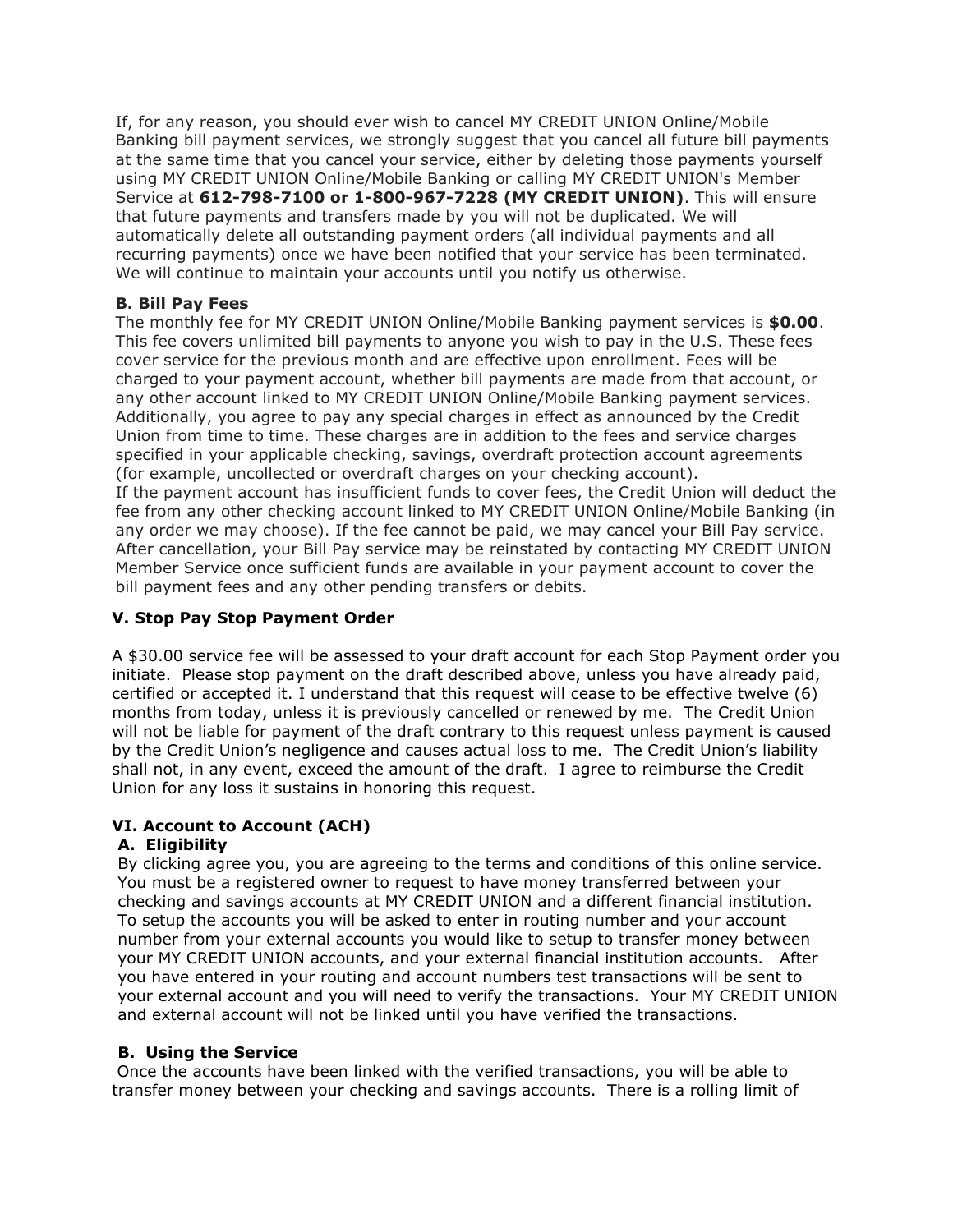\$4,000, transferred between accounts per day. By choosing yes to transfer you are agreeing to the transfer of the service. Transfers initiated may take 1-3 business days to arrive.

## **VII. Account Aggregation**

#### **A. Eligibility**

You must be the registered owner to request to have your accounts aggregated into MY CREDIT UNION's Online/Banking Service. This service once accounts are verified and authorized, will allow you to view other account relationships at other financial institutions. You will be asked to enter in the account number and routing number to initially setup these accounts.

#### **B. Use of Service**

 You are agreeing to this service allowing access to your accounts at other Financial Institutions. MY CREDIT UNION is not responsible for the information of your accounts at other Financial Institutions, and you hold MY CREDIT UNION harmless as this service is only acting as a view of balances, and not a transaction based application.

#### **VIII. General Terms**

## **A. Changes to Charges, Fees or Other Terms**

We reserve the right to change the charges, fees or other terms described in this Agreement. However, when changes are made to any fees or charges, we will notify you Online/Mobile, or send a notice to you at the address shown on our records, or send an electronic mail message (E-mail). The notice will be posted or sent at least thirty (30) days in advance of the effective date of any additional fees for Online/Mobile transactions, or of any stricter limits on the type, amount or frequency of transactions or any increase in your responsibility for unauthorized transactions, unless an immediate change is necessary to maintain the security of the system. If such a change is made, and it can be disclosed without jeopardizing the security of the system, we will provide you with electronic or written notice within thirty (30) days after the change. As always, you may choose to accept or decline changes by continuing or discontinuing the accounts or services to which these changes relate. We also reserve the option, in our business judgment, to waive, reduce or reverse charges or fees in individual situations. Changes to fees applicable to specific accounts are governed by the applicable Deposit Agreement and Disclosure.

### **B. Disclosure of Account Information**

You understand that in addition to information furnished pursuant to legal process, some information about your accounts may automatically be disclosed to others. For example, the tax laws require disclosure to the government of the amount of the interest you earn, and some transactions, such as certain large currency and foreign transactions, must be reported to the government. The Credit Union may also provide information about your account(s) to persons or companies the Credit Union believes would use the information for reasonable purposes, such as when a prospective creditor seeks to verify information you may have given in a credit application or a merchant calls to verify a check you have written. In addition, the Credit Union routinely informs a credit bureau when accounts are closed by the Credit Union because they were not handled properly. The Credit Union may also seek information about you from others, such as a credit bureau, in connection with the opening or maintaining of your account. You authorize these transfers of information.

### **C. Disclosure of Account Information to Third Parties**

We will disclose information to third parties about your account or transfers you made: 1. When it is necessary to complete the transfers;

2. To verify the existence and conditions of your account for a third party, such as a credit bureau or merchant;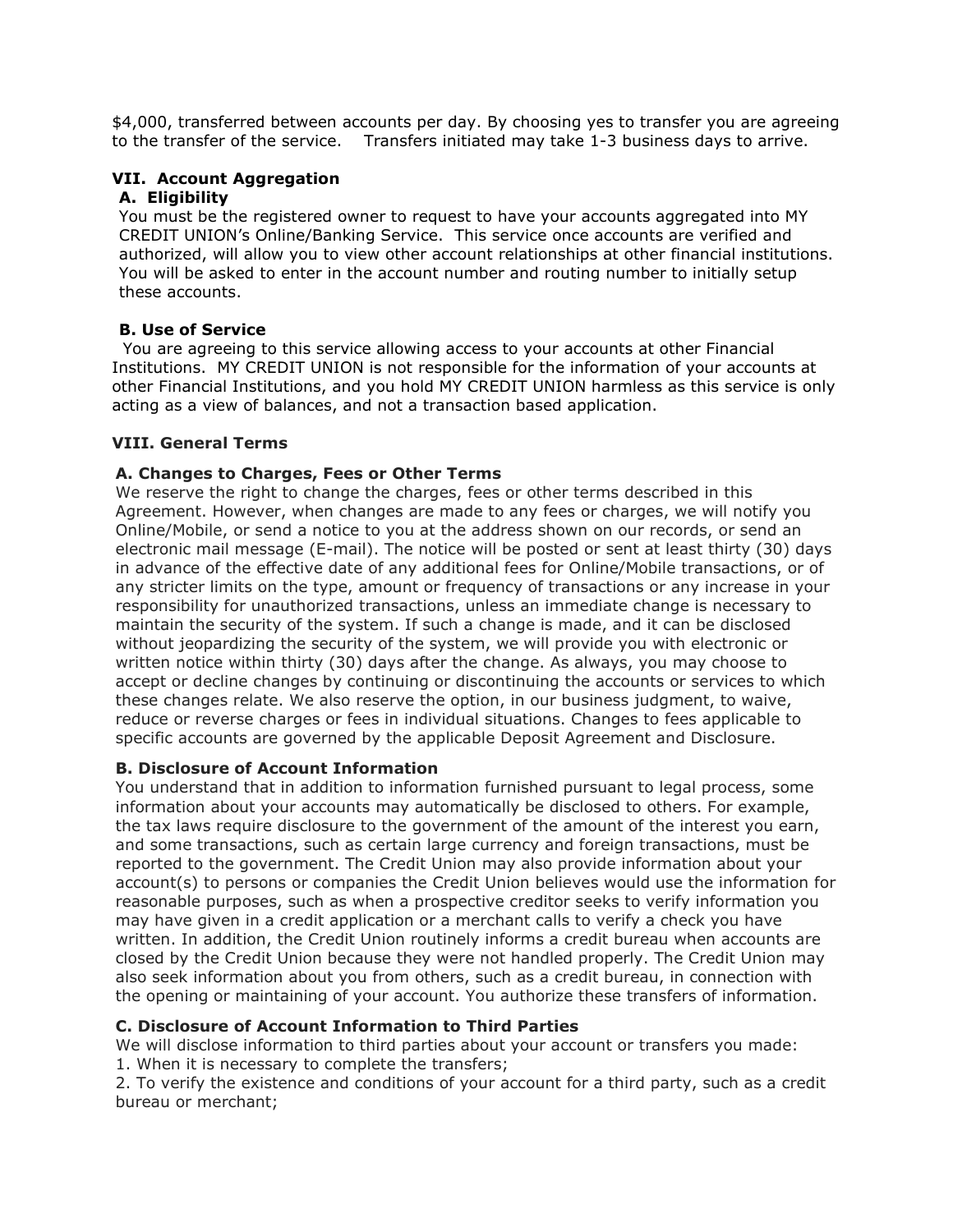- 3. To comply with a government agency or court orders; or
- 4. If you give us written permission.

### **D. Questions or Error Correction on MY CREDIT UNION Online/Mobile Banking Transactions**

In case of questions or errors about MY CREDIT UNION Online/Mobile Banking funds transfers through MY CREDIT UNION Online/Mobile Banking involving your account, here is what you should do:

- Contact **MY CREDIT UNION** by electronic mail (E-mail) at [websupport@mymncu.org](mailto:websupport@mymncu.org)
- Fax **MY CREDIT UNION** at **612-798-7192**
- Telephone **MY CREDIT UNION** at **612-798-7100 or 1-800-967-7228 (MY CREDIT UNION)**
- Write **MY CREDIT UNION** at **9550 Lyndale Ave, Bloomington, MN 55420**, as soon as you can if you think your statement or transaction record is wrong, or if you need more information about a transaction listed on the statement or transaction record
- We must hear from you no later than sixty (60) days after we have sent the first paper statement on which the problem or error appeared. If you notify us verbally, we may require that you send us your complaint or question in writing within ten (1O) business days.
- Tell us your name and account number
- Describe the error or the transaction you are unsure about and explain why you believe it is in error or why you need more information.
- Tell us the dollar amount of the suspected error.
- For a bill payment, tell us the checking account number used to pay the bill, payee name, date the payment was sent, payment amount, reference number, and payee account number for the payment in question.
- Here's what we will do:

We will tell you the results of our investigation within ten (10) business days, or twenty (20) business days in the case of point of sale purchases, after we hear from you and will correct any error promptly. If we need more time, however, we may take up to forty-five (45) days, or ninety (90) days in the case of point of sale or international transactions, to investigate your complaint or question. If we decide to do this, we will credit your account within ten (10) business days, or twenty (20) business days in the case of point of sale or international transactions, for the amount you think is in error, so that you will have the use of the money during the time it takes us to complete our investigation. If we ask you to put your complaint or question in writing and we do not receive it within ten (10) business days, we will not credit your account. If we determine that there was no error, we will send you a written explanation within three (3) business days after we finish our investigation and debit the amount of the error that we previously credited. You may request copies of the documents that we used in our investigation.

If we do not complete a transfer to or from your MY CREDIT UNION account on time or in the correct amount according to our agreement with you, we will be liable for your losses or damages. However, there are some exceptions. We will not be liable, for instance:

- If, through no fault of ours, you do not have enough money in your account to make a transfer.
- If a legal order directs us to prohibit withdrawals from the account.
- If your account is closed or if it has been frozen.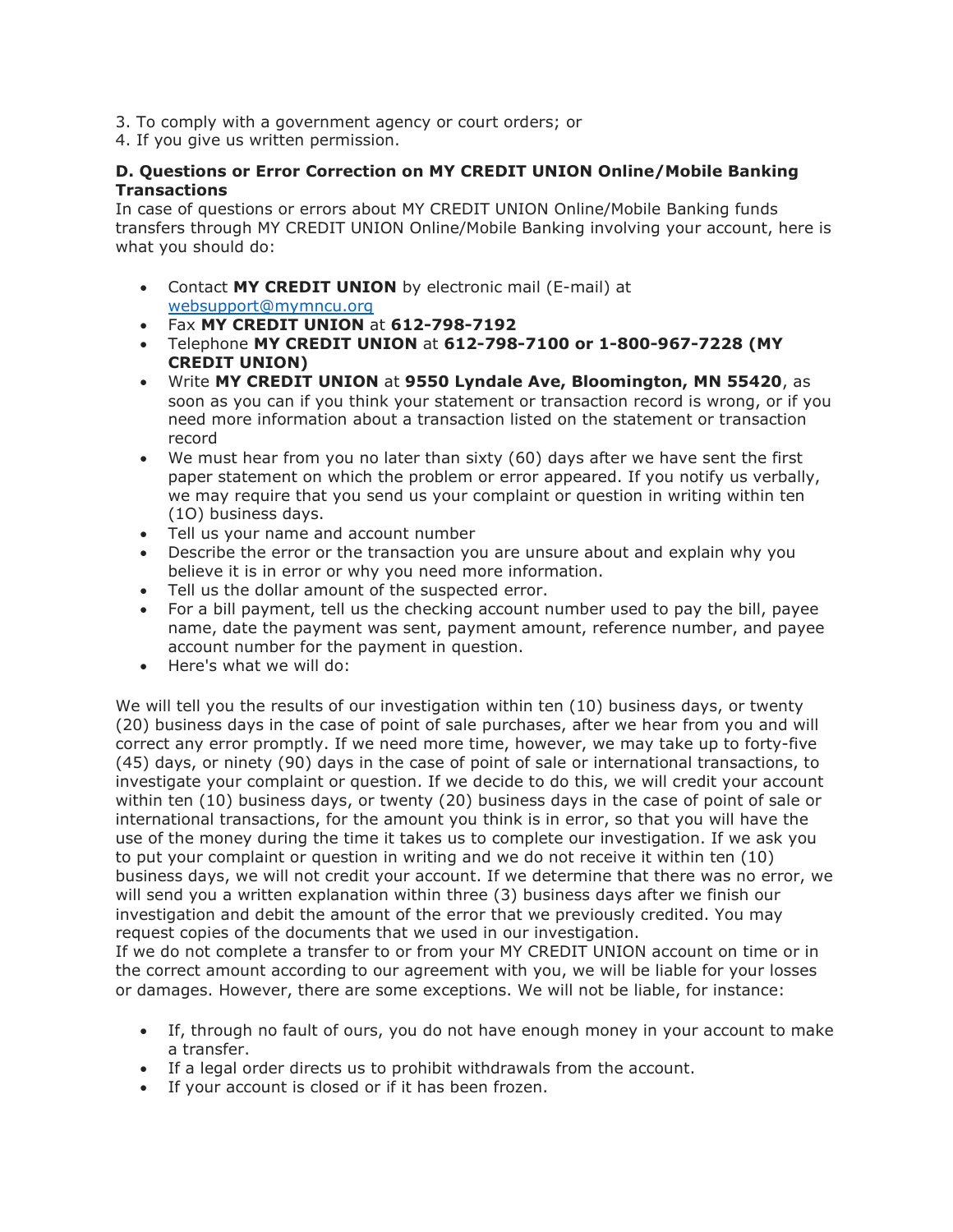- If the transfer would cause your balance to go over the credit limit for any credit arrangement set up to cover overdrafts.
- If you, or anyone you allow, commits any fraud or violates any law or regulation.
- If any electronic terminal, telecommunication device or any part of the electronic fund transfer system is not working properly.
- If you have not provided us with complete and correct payment information, including without limitation the name, address, account number, and payment amount for the payee on a bill payment.
- If you have not properly followed the instructions for using MY CREDIT UNION Online/Mobile Banking.
- If circumstances beyond our control (such as fire, flood or improper transmission or handling of payments by a third party) prevent the transfer, despite reasonable precautions taken by us.

# **E. Other General Terms**

Other Agreements - In addition to this Agreement you agree to be bound by and will comply with the requirements of the applicable Deposit Agreement and Disclosure, the Credit Union's rules and regulations, the rules and regulations of any funds transfer system to which the Credit Union belongs, and applicable State and Federal laws and regulations. We agree to be bound by them also.

MY CREDIT UNION Reserves the Right to terminate this Agreement - The Credit Union reserves the right to terminate this Agreement and your access to MY CREDIT UNION Online/Mobile Banking, in whole or in part, at any time without prior notice.

# **F. Consent to Electronic Delivery of Disclosures and Notices**

By clicking the Agree button below, you consent to the electronic delivery of required disclosures, notices, terms and conditions, other account specific documents, and future changes to such disclosures and documents. You also agree that MY CREDIT UNION does not need to provide you with additional paper (non-electronic) copies of required disclosures, notices, terms and conditions, other account specific documents, and future changes to such disclosures and documents, unless you specifically request them. Your consent does not prohibit MY CREDIT UNION from providing disclosures and notices in paper form.

# **G. Paper Delivery of Disclosure Notices**

Even though you agree to receive electronic delivery, you have the right to receive a paper copy of required disclosures, notices, terms and conditions, other account specific documents, and future changes to such documents. To receive a free paper copy, please request it via the Contact Us information provided below. Please be sure to specify which documents you are requesting.

# **H**. **Withdrawal Consent to Electronic Disclosures and Notices**

You may contact us in any of the ways mentioned in the Contact Us information provided below to withdraw your consent to receive future disclosures, notices, terms and conditions, or other account specific documents electronically. If you withdraw your consent for electronic delivery, all other sections of this agreement, including the section "eStatements," shall remain in force.

# **I. Withdrawal of Consent to Electronic Notices**

You may contact us in any of the ways mentioned in the Contact Us information provided below to withdraw your consent to receive future disclosures, notices, terms and conditions, or other account specific documents electronically. If you withdraw your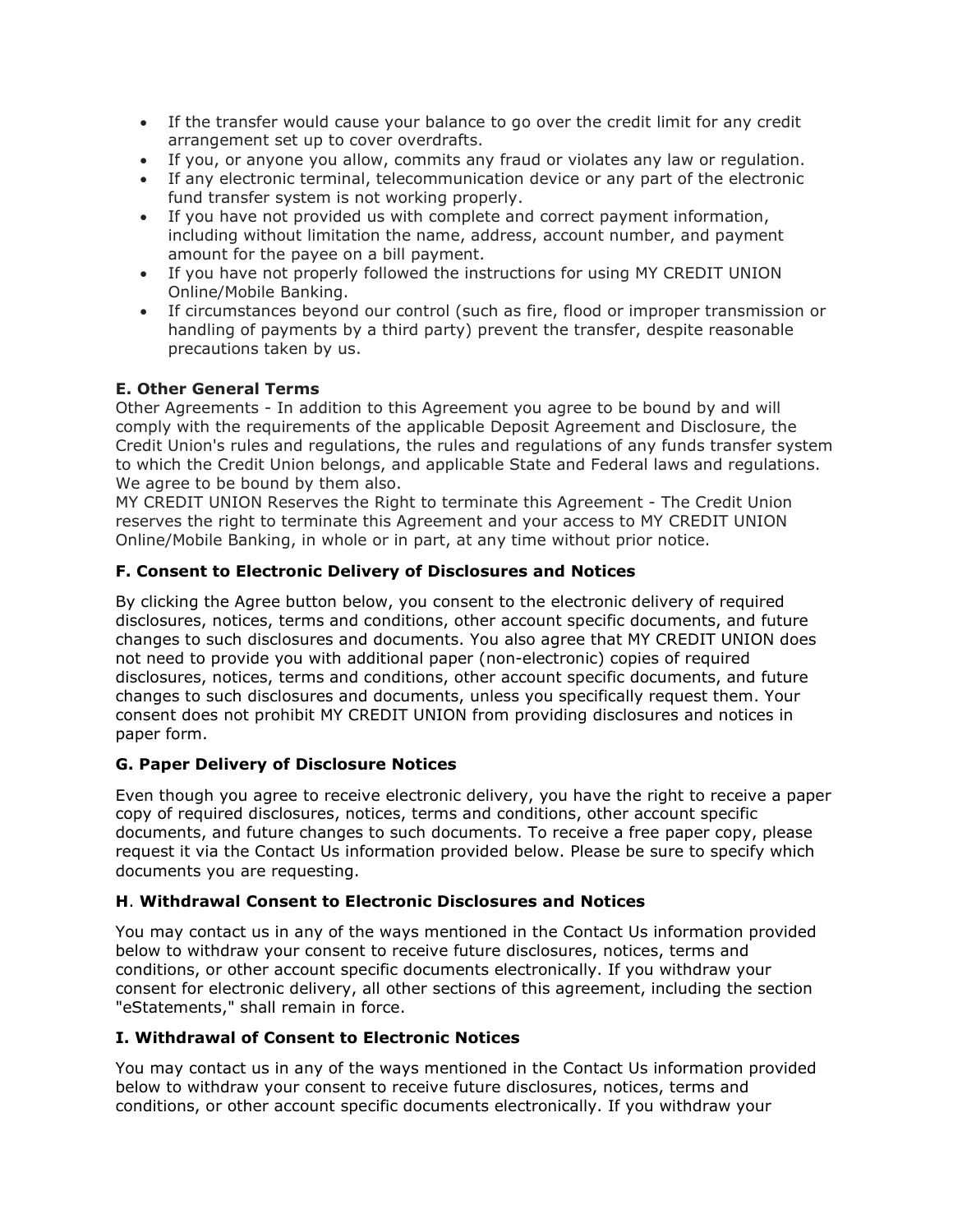consent for electronic delivery, all other sections of this agreement, including the section "eStatements," shall remain in force.

## **IX. Protecting Your Account**

#### **A. Preventing Misuse of Your Account**

Your role is extremely important in the prevention of any wrongful use of your account. You must promptly examine your statement upon receipt. If you find that your records and ours disagree, you must immediately call MY CREDIT UNION Member Service at **612-798- 7100 or 1-800-967-7228 (MY CREDIT UNION)**.

Protecting Personal Information - In addition to protecting your account information, you should also take precautions to protect your personal identification information, such as your driver's license, Social Security Number, etc. This information by itself or together with information on your account may allow unauthorized access to your account(s). It is your responsibility to protect personal information with the same level of care that you protect your account information.

Taking Care of Your Online/Mobile Password - The password that is used to gain access to MY CREDIT UNION Online/Mobile Banking should also be kept confidential. For your protection we recommend that you change your Online/Mobile password regularly. It is recommended that you memorize this Online/Mobile password and do not write it down. You are responsible for keeping your password, account numbers and other account data confidential. If you believe that your Online/Mobile password may have been lost or stolen, or that someone has transferred or may transfer money from your account without your permission, notify MY CREDIT UNION Member Service at once at **612-798-7100 or 1- 800-967-7228 (MY CREDIT UNION)**.

#### **B. Unauthorized Transactions in Your MY CREDIT UNION Accounts**

Notify us immediately if you believe another person has improperly obtained your Online/Mobile password. Also notify us if someone has transferred or may transfer money from your account without your permission, or if you suspect any fraudulent activity on your account. Only reveal your account number to a legitimate entity for a purpose you authorize (such as your insurance company for automatic payments). To notify us, call MY CREDIT UNION Member Service at **612-798-7100 or 1-800-967-7228 (MY CREDIT UNION)**, or write **MY CREDIT UNION**, **345 East 77th Street, Richfield, MN 55423**. If your Online/Mobile password has been compromised and you tell us within two (2) business days after you learn of the loss or theft, you can lose no more than \$50 if someone used your Online/Mobile password without your permission to access a MY CREDIT UNION deposit account. If you do NOT tell us within two (2) business days after you learn of the loss or theft, and we could have stopped someone from taking money without your permission had you told us, you could lose as much as \$500. Also, if your statement shows withdrawals, transfers or purchases that you did not make or authorize, please notify us immediately. If you do not notify us within sixty (60) days after the paper statement was mailed to you, and we could have stopped someone from taking money if you had told us in time, you may not get back any money lost after the sixty (60) days. If extenuating circumstances, such as a long trip or hospital stay, kept you from telling us, the time periods in this section will be extended.

#### **Contact Us**

You may contact us by phone or by Mail

#### **General Mail**

MY CREDIT UNION 9550 Lyndale Ave Bloomington, MN 55420